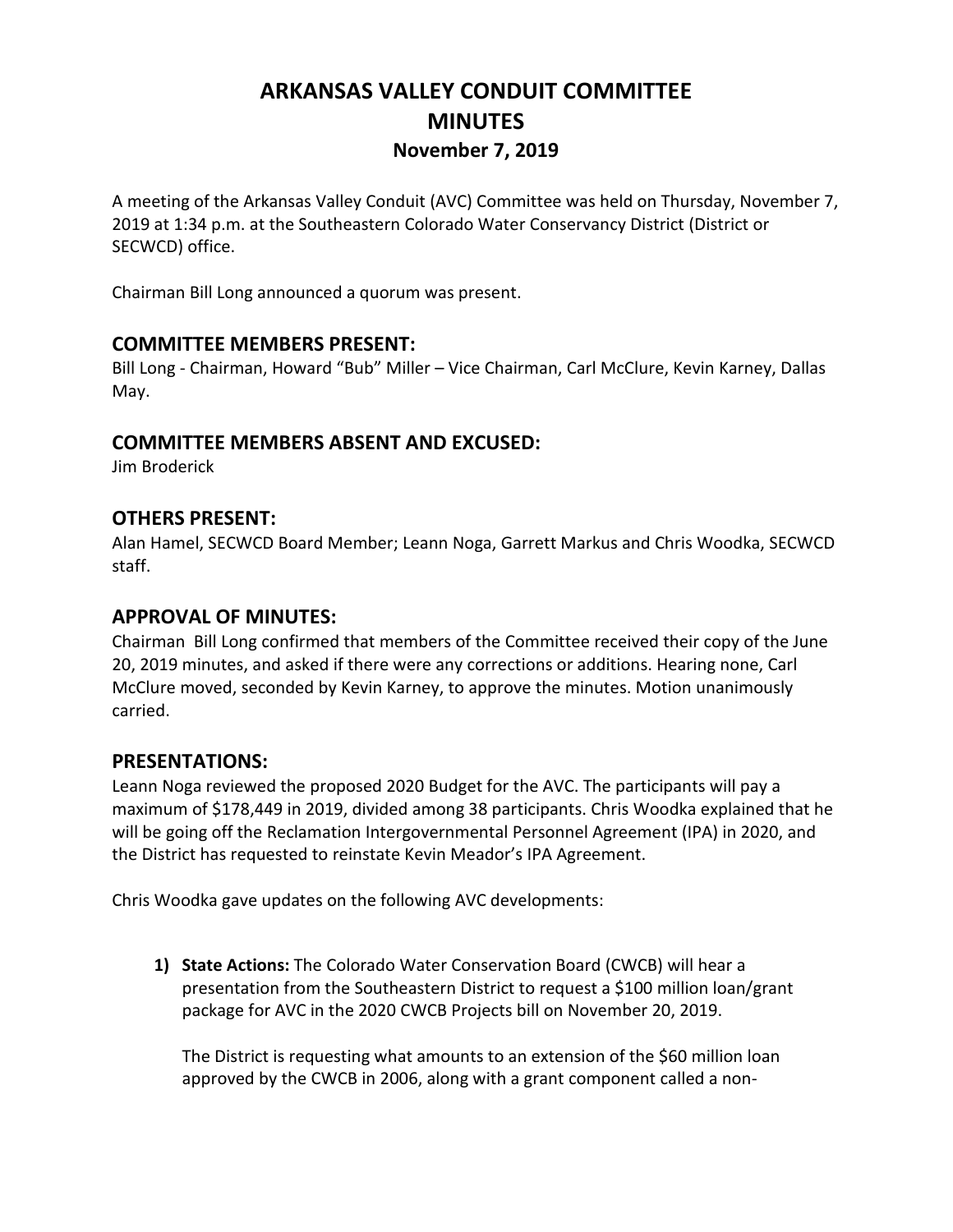### **Page 2 ARKANSAS VALLEY CONDUIT COMMITTEE November 7, 2019**

reimbursable loan. The higher amount reflects the increase in the cost of the AVC since the 2006 request.

District staff has worked with CWCB staff to develop the proposal, and we are awaiting the CWCB report. Our presentation will be along these lines:

- $\checkmark$  Alan Hamel, a former CWCB board member and District Board member now, will review the CWCB's history with this project, current progress, and the need for action.
- $\checkmark$  Christine Arbogast, District lobbyist, will explain the need for strong state participation in federal funding decisions for the AVC.
- $\checkmark$  Either Jim Broderick or Chris Woodka will explain the current configuration of AVC.
- $\checkmark$  District President Bill Long will emphasize the importance of AVC to the Lower Arkansas Valley, and introduce our panel of water providers who will describe what they must go through to treat water.
- $\checkmark$  Our panel of water providers includes Tom Seaba, La Junta; Norman Noe, Swink; Ryan Hemphill, McClave; and Rick Jones, May Valley.

Mr. Hamel and the committee discussed the requested, and talked about ways the AVC could use the \$10 million grant portion of the package, through either a fund held by the state, grants to participants, smaller annual payments or grants to counties that have de-Bruced. Mrs. Noga explained the District or Enterprise are limited to \$300,000 each under TABOR.

- **2) Regionalization:** The first phase of the Regionalization Study is complete, and the report was made available to Committee members in written form at the October Board meeting. The report is also available online on the District web site, and includes all appendices. Future phases of Regionalization depend on the direction of the Value Planning recommendation.
- **3) Value Planning:** Mr. Long, Mr. Broderick, Mr. Woodka, Lee Miller, and Kevin Meador met with Reclamation Deputy Commissioner David Palumbo, Senior Advisor Ron Klawitter, Regional Director Michael Black, Area Manager Jeff Rieker, and Assistant Regional Director Chris Beardsley on October 31, 2019, to discuss the Value Planning Report, which has not been released.

The report looked at how to reduce overall AVC costs, as well as the need for appropriated dollars to Reclamation to build the AVC. While providing a new source of water to communities affected by radionuclide contamination was the primary issue, the Value Planning team also was tasked with providing supplies to fulfill 2070 water demands.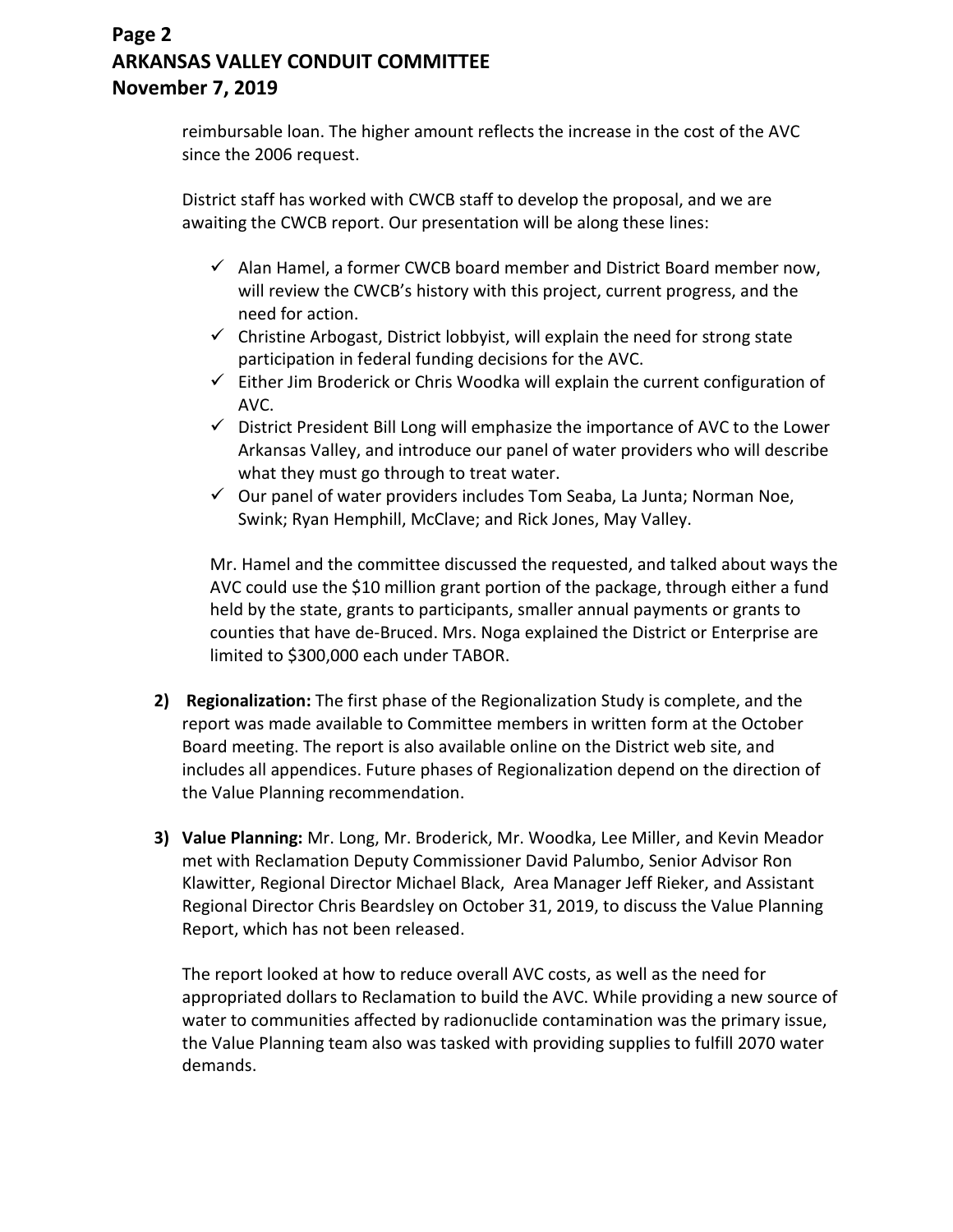### **Page 3 ARKANSAS VALLEY CONDUIT COMMITTEE November 7, 2019**

In general, the Value Planning report indicates that interim Regionalization solutions will only add costs to the ultimate solution, which is building the AVC.

In what the Value Planning team dubbed the "Modified New Concept," it was determined that the Pueblo Airport Connection Point 1 (from the New Concept study) could be upgraded to provide all of the water for the AVC (maximum day 15 million gallons). This is possible because St. Charles Mesa has dropped out of the AVC project for now. A "trunk line" was identified as the most direct route for AVC deliveries, and other sources of funding were identified for connections.

Using other funding, such as USDA and EPA, for parts of the projects aligns with a philosophy discussed by assistant secretaries of Interior, USDA and EPA at the Colorado River Water Users Association annual convention in Las Vegas in 2018. The idea is to combine interests from various departments in water projects. Mr. Klawitter refers to this as the "subcabinet" and expressed optimism that AVC might be a worthy pilot program for this.

**4) Path Forward:** At the October 31, 2019, meeting, it was decided that a smaller group will meet to develop a statement of a path forward for the AVC. The District is promoting a vision that would use water treatment plants at La Junta and Las Animas to fulfill some interim needs, concentrate Reclamation resources on trunk line and AVC components (pumps, treatment, and surge tanks), and draw in other sources of funding for connections. This idea combines elements of the AVC preferred alternative, New Concept, Modified New Concept, and Regionalization.

District and Reclamation staff will begin this process on November 14, 2019.

**5) Contracts:** Contract activity will begin again, it was decided in a separate meeting among District and Reclamation officials on October 31, 2019. At this time, however,

we are bumping up against the time needed to negotiate the new Fryingpan-Arkansas Project, which has a 2021 deadline. We are encouraged that the new Area Director is very familiar with contracts from his previous assignment.

For AVC, Reclamation is working on a Basis of Negotiation (BON) for a three-party contract, with a Part B that allows Pueblo Water to use credits for storage in Pueblo Reservoir as a method of payment for capacity in its system to deliver AVC water.

In order to begin construction on the AVC, we will also need to negotiate an AVC repayment contract. For that contract, we need to finalize the AVC plan, and do any additional NEPA work that is required.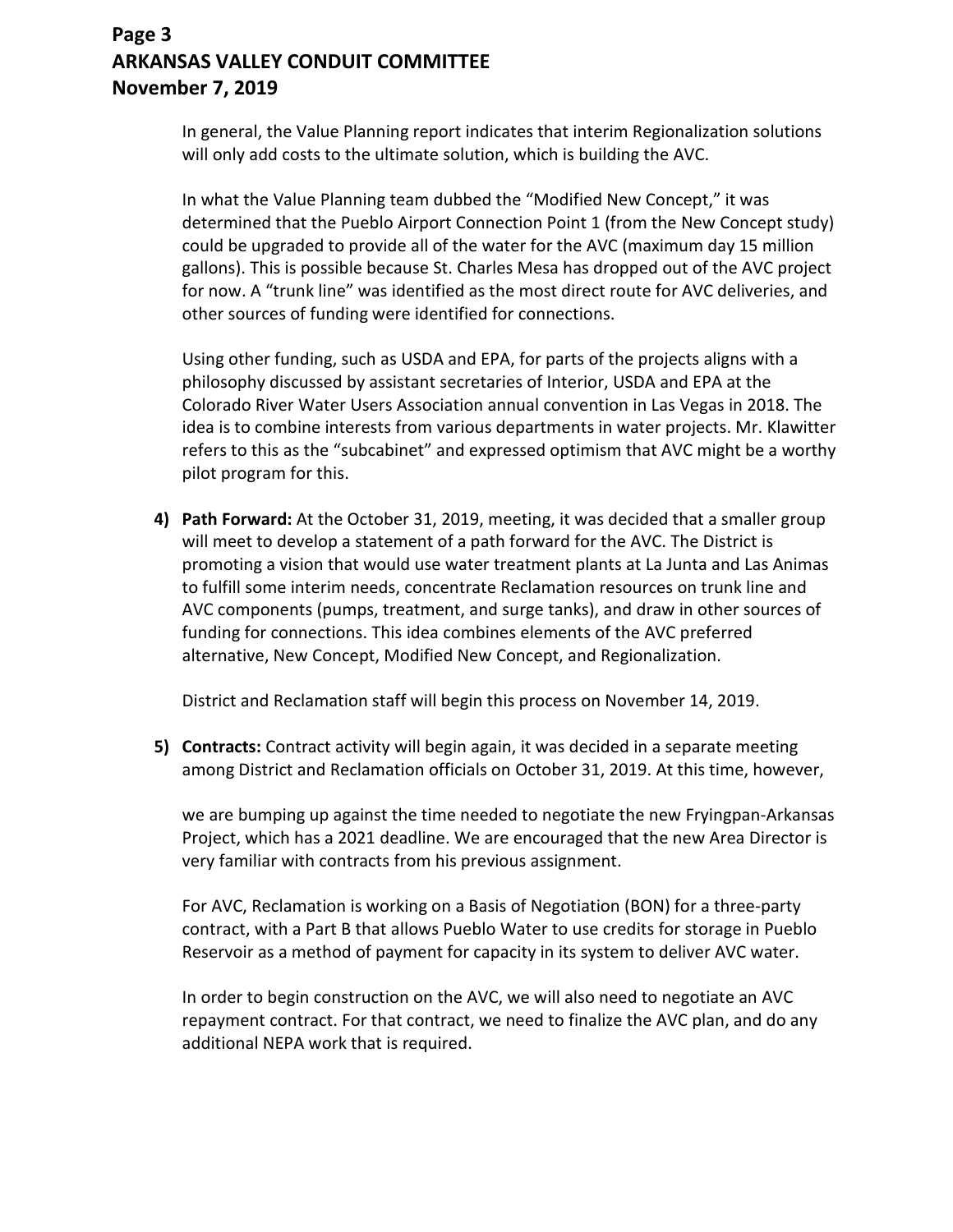## **Page 4 ARKANSAS VALLEY CONDUIT COMMITTEE November 7, 2019**

**6) Budget Issues:** Reprogramming or "plus-up" money could be available in 2020, but our focus at this time is to obtain state support through the CWCB loan, and administration support through the Value Planning modifications to AVC. Mr. Klawitter emphasized that the subcabinet approach may sway OMB to alter its approach to rural water policies.

In a discussion at the end of the presentation Committee and Board members made several comments.

Mr. May said he is more optimistic about the future of AVC under the current approach, compared with past reports about progress.

Mr. Long agreed and stated that Reclamation is working more closely with the District than in the past, and he is encouraged by this latest effort

Mr. Hamel said the timing seems right for CWCB, Reclamation, and District actions to coincide in order to begin building the AVC.

Mr. McClure said he would like to see more of a regional approach in Crowley County, noting that the Crowley County Water Association has a pipeline from the Arkansas River well to Sugar City that could deliver water to all users. However, the water systems along the way are not integrated.

Mr. Karney said he is concerned that communities have delayed infrastructure improvements waiting for the AVC to arrive, making it more critical to build AVC.

Mr. Woodka added there may also be opportunity to fund AVC under the State Water Plan because it is the top-rated project in the Arkansas Basin Roundtable's Basin Implementation Plan (BIP). Proposition DD, which was supported by the Southeastern Board, passed by a small margin statewide, and will contribute funds to the Water Plan. No other sources of funding have been identified. The District will give the Roundtable an update on AVC in January.

Mr. Hamel agreed that the BIP is important and could be helpful in obtaining future funding for AVC under the State Water Plan.

## **ACTION ITEMS:**

None

**INFORMATION ITEMS:** None **OTHER BUSINESS:**

None

**NEXT MEETING**

Not determined